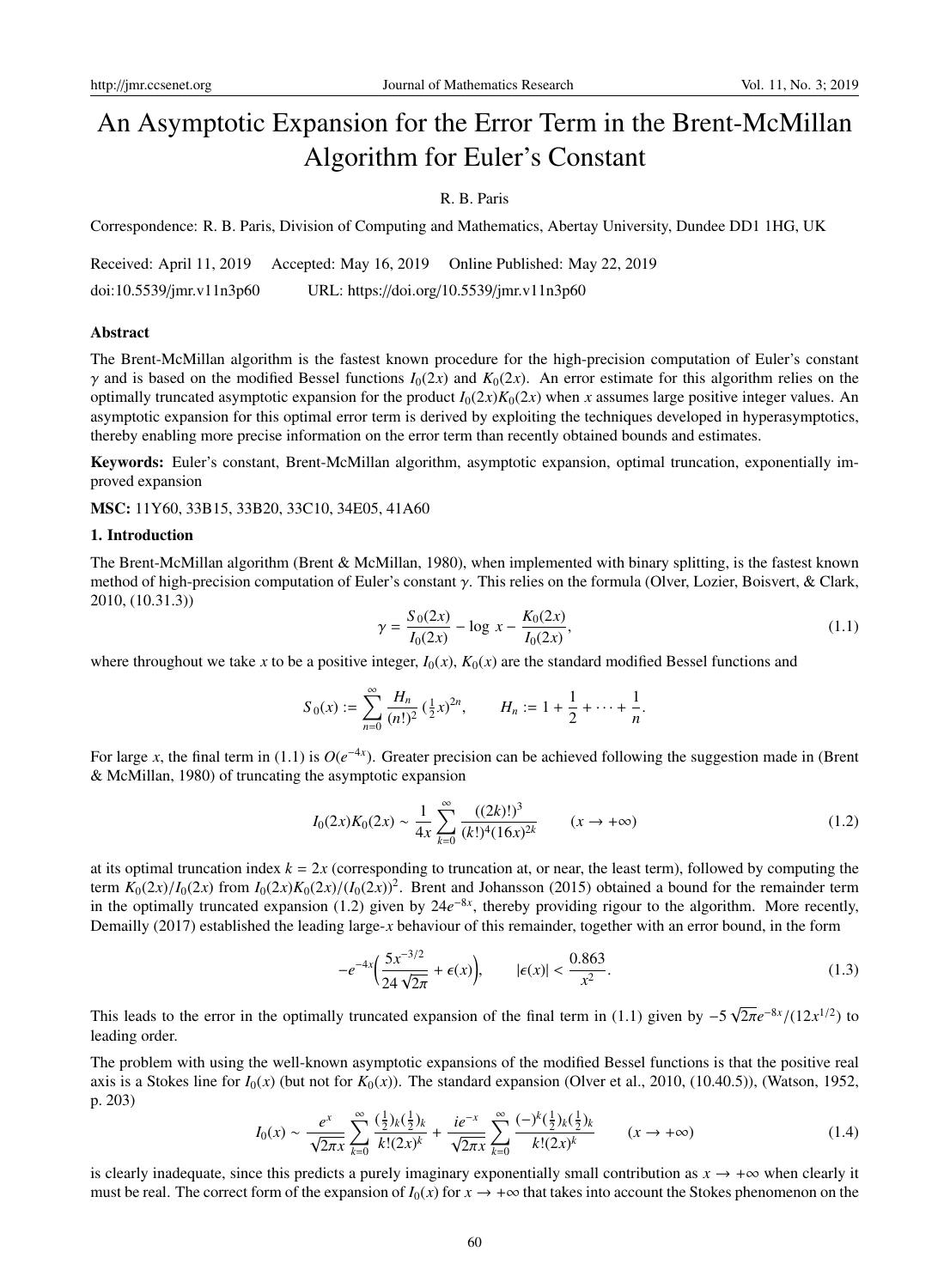positive *x*-axis has been considered in Paris (2017).. In this paper we derive an asymptotic expansion for the remainder in the optimally truncated expansion (1.2) by applying the first stage of the hyperasymptotic expansion process (also known as exponential improvement) to a suitable integral representation for the product  $I_0(x)K_0(x)$ , thereby bypassing the abovementioned problem. A discussion of the new theory of hyperasymptotics, initiated by Berry (1991), can be found in the book (Paris & Kaminski, 2001, Ch. 6) in the context of the confluent hypergeometric functions; see also (Olver et al., 2010, Section 2.11). We present some numerical results to illustrate the accuracy of the expansion so obtained.

#### 2. Exponentially Improved Expansion for  $I_0(x)K_0(x)$

We start with the Mellin-Barnes integral representation (Paris & Kaminski, 2001, p. 116)

$$
I_0(x)K_0(x) = \frac{1}{2\pi i} \int_{-c-\infty i}^{-c+\infty i} \Gamma^3(s+\tfrac{1}{2})\Gamma(-s)\frac{\cos \pi s}{2\pi^{3/2}}x^{-2s-1}ds \qquad (|\arg x| < \tfrac{1}{2}\pi, \ 0 < c < \tfrac{1}{2}).
$$

Throughout this paper we shall restrict *x* to be a positive integer in keeping with the strategy of the Brent-McMillan algorithm, although the analysis can be developed for complex *x*. The integrand has simple poles situated at  $s = 0, 1, 2, \ldots$ and double poles at  $s = -\frac{1}{2}, -\frac{3}{2}, \dots$ .

We consider the integral taken round the rectangular contour with vertices at  $c \pm iT$  and  $N - c' \pm iT$ , where *N* is (for the moment) an arbitrary positive integer and  $0 < c' < 1$ . Use of the well-known approximation (with  $\sigma$  real)  $\Gamma(\sigma \pm it)$  =  $O(t^{\sigma-1/2}e^{-\frac{1}{2}\pi t})$  as  $t \to +\infty$ , shows that the contribution from the upper and lower sides  $s = \sigma \pm iT$ ,  $c \le \sigma \le N - c'$  vanishes as  $T \to \infty$ , since the modulus of the integrand on these paths is  $O(T^{2\sigma-1/2}x^{-2\sigma-1}e^{-\pi T})$ . Displacement of the integration path to the right over the first *N* poles, together with the fact that the residue of  $\Gamma(-s)$  at  $s = k$  is  $(-1)^{k-1}/k!$ , then shows that

$$
I_0(x)K_0(x) = \frac{1}{2x} \sum_{k=0}^{N-1} \frac{((2k)!)^3}{(k!)^4 (8x)^{2k}} + R_N(x),\tag{2.1}
$$

where the remainder  $R_N(x)$  is

$$
R_N(x) = -\frac{1}{2\pi i} \int_{L_N} \frac{\Gamma^3(s + \frac{1}{2})}{\Gamma(s + 1)} \cot \pi s \frac{x^{-2s - 1}}{2\sqrt{\pi}} ds,
$$
 (2.2)

and  $L_N$  denotes the rectilinear path  $(-c' + N - \infty i, -c' + N + \infty i)$ .

We now choose N to be the optimal truncation index of the expansion in (2.1), which is easily verified to be  $N = x$ . As a consequence, since  $x \to +\infty$  the variable *s* in the quotient of gamma functions in (2.2) is uniformly large on the displaced path *LN*. From Lemma 2.2 in (Paris & Kaminski, 2001, p. 39) we have the inverse factorial expansion

$$
\frac{\Gamma^3(s+\frac{1}{2})}{\Gamma(s+1)} = \frac{2\sqrt{\pi}}{2^{2s}} \left\{ \sum_{j=0}^{M-1} (-)^j c_j \Gamma(2s-j) + \rho_M(s) \Gamma(2s-M) \right\}
$$
(2.3)

for positive integer *M*, where

 $c_0 = 1$ ,  $c_1 = \frac{1}{2}$ ,  $c_2 = \frac{5}{8}$ ,  $c_3 = \frac{21}{16}$ ,  $c_4 = \frac{507}{128}$ ,  $c_5 = \frac{4035}{256}$ ; (2.4)

see the appendix. The remainder function  $\rho_M(s)$  is analytic in *s* except at the points  $s = -\frac{1}{2}, -\frac{3}{2}, \dots$  and is such that  $\rho_M(s) = O(1)$  for  $|s| \to \infty$  in  $|\arg s| < \pi$ . Then we obtain

$$
R_N(x) = -\frac{1}{x} \Biggl\{ \sum_{j=0}^{M-1} (-)^j c_j \frac{1}{2\pi i} \int_{L_N} \Gamma(2s-j) \cot \pi s \, (2x)^{-2s} ds + R_{M,N}(x) \Biggr\},\,
$$

where

$$
R_{M,N}(x) = \frac{1}{2\pi i} \int_{L_N} \rho_M(s) \Gamma(2s - M) \cot \pi s (2x)^{-2s} ds
$$
  
= 
$$
\frac{1}{2\pi i} \int_{L_N} \rho_M(s) \frac{\Gamma(2s - M)}{\sin 2\pi s} (1 + \cos 2\pi s) (2x)^{-2s} ds.
$$

The remainder  $R_{M,N}(x)$  can be split into three separate integrals with variables  $(2x)^{-2s}$  and  $(2xe^{\pm \pi i})^{-2s}$ , to each of which we can apply Lemma 2.9 in (Paris & Kaminski, 2001, p. 75). Since we have chosen  $N = x$ , we therefore obtain the order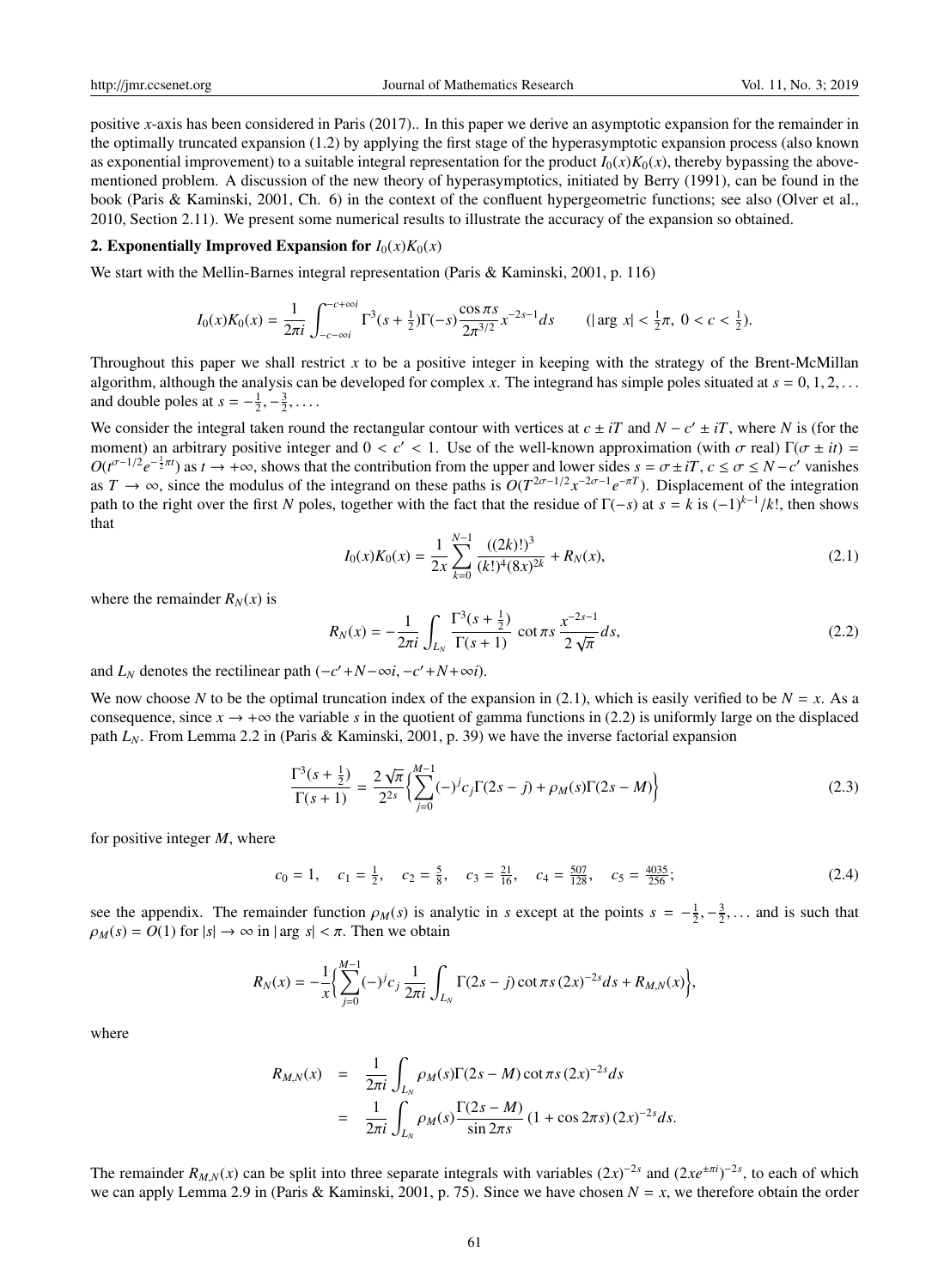estimates  $O(x^{-M-\frac{1}{2}}e^{-2x})$  for the integral with variable  $(2x)^{-2s}$  and  $O(x^{-M}e^{-2x})$  for the integrals with variables  $(2xe^{\pm \pi i})^{-2s}$ . Hence  $R_{M,N}(x) = O(x^{-M}e^{-2x})$  as  $x \to +\infty$ . Then we find

$$
R_N(x) = -\frac{1}{x} \Biggl\{ \sum_{j=0}^{M-1} (-)^j c_j \frac{1}{2\pi i} \int_{L_N} \frac{\Gamma(2s-j)}{\sin 2\pi s} (1 + \cos 2\pi s) (2x)^{-2s} ds + O(x^{-M} e^{-2x}) \Biggr\}.
$$
 (2.5)

We now introduce the so-called *terminant function*  $T_v(z)$  defined<sup>1</sup> as a multiple of the incomplete gamma function  $\Gamma(a, z)$ by

$$
T_{\nu}(z) := \frac{\Gamma(\nu)}{2\pi} \Gamma(1-\nu, z).
$$

From the formula connecting Γ(*a*,*ze*±π*<sup>i</sup>* ) given in (Olver et al., 2010, (8.2.10)) we have the connection formula (compare also (Paris & Kaminski, 2001, (6.2.45))

$$
T_{\nu}(ze^{-\pi i}) = e^{2\pi i\nu} \{ T_{\nu}(ze^{\pi i}) - ie^{-\pi i\nu} \}.
$$
\n(2.6)

The Mellin-Barnes integral representation of this function is (Paris & Kaminski, 2001, (6.2.7))

$$
-2z^{\nu}e^{z}T_{\nu}(z) = \frac{1}{2\pi i} \int_{-c-\infty i}^{-c+\infty i} \frac{\Gamma(s+\nu)}{\sin \pi s} z^{-s} ds \qquad (|\arg z| < \frac{3}{2}\pi, \ 0 < c < 1) \tag{2.7}
$$

provided  $v \neq 0, -1, -2, \ldots$ . Then, if we make the change of variable  $s \to s + N$  in the integrals appearing in (2.5), write  $\cos 2\pi s$  in terms of exponentials, and use (2.7) (when it is supposed that  $M < 2N$ ) these integrals can be written as

$$
\frac{1}{2\pi i} \int_{-c-\infty i}^{-c+\infty i} \frac{\Gamma(2s+2N-j)}{\sin 2\pi s} (1 + \cos 2\pi s) (2x)^{-2s-2N} ds
$$
  
= -(2x)<sup>-j</sup>  $\Big\{ e^{2x} T_{2N-j}(2x) + \frac{1}{2} e^{-2x} (-)^j [T_{2N-j}(2xe^{\pi i}) + T_{2N-j}(2xe^{-\pi i})] \Big\}$   
= -(2x)<sup>-j</sup>  $\Big\{ e^{2x} T_{2N-j}(2x) + e^{-2x} [(-)^j T_{2N-j}(2xe^{\pi i}) - \frac{1}{2}i] \Big\}$ 

upon application of (2.6).

This then yields the expansion for  $R_N(x)$  given by

$$
R_N(x) = \frac{e^{-2x}}{x} \left\{ \sum_{j=0}^{M-1} \frac{(-)^j c_j}{(2x)^j} \left\{ e^{4x} T_{2N-j}(2x) + (-)^j T_{2N-j}(2x e^{\pi i}) - \frac{1}{2} i \right\} + O(x^{-M}) \right\}.
$$
 (2.8)

It now remains to exploit the known asymptotic expansions of the terminant function  $T_{\nu}(x)$  when  $\nu \sim x$  as  $x \to +\infty$ , which we carry out in the next section.

## 3. An Asymptotic Expansion for  $R_N(x)$

The asymptotic expansion of the terminant function  $T_v(z)$  for large v and complex *z*, when  $v \sim |z|$ , has been discussed in detail by Olver (1991); see also (Olver et al., 2010, Section 2.11) and the detailed account in (Paris & Kaminski, 2001, pp. 259–265). By expressing  $T<sub>v</sub>(z)$  in terms of the Laplace integral

$$
T_{\nu}(z) = \frac{e^{-z}}{2\pi} \int_0^{\infty} e^{-zt} \frac{t^{\nu-1}}{1+t} dt,
$$

Olver established by application of the saddle-point method that when  $\mu \sim x$  (and bounded integer *j*)

$$
T_{\mu-j}(x) = \frac{e^{-2x}}{2\sqrt{2\pi x}} \left\{ \sum_{k=0}^{K-1} A_{k,j} x^{-k} + O(x^{-K}) \right\} \qquad (x \to +\infty),
$$
\n(3.1)

where  $A_{0,j} = 1$  ( $j \ge 0$ ) and

$$
A_{1,j} = \frac{1}{6}(2 - 6\gamma_j + 3\gamma_j^2), \quad A_{2,j} = \frac{1}{288}(-11 - 120\gamma_j + 300\gamma_j^2 - 192\gamma_j^3 + 36\gamma_j^4),
$$
  
\n
$$
A_{3,j} = \frac{2}{51840}(-587 + 3510\gamma_j + 9765\gamma_j^2 - 26280\gamma_j^3 + 18900\gamma_j^4 - 5400\gamma_j^5 + 540\gamma_j^6),
$$
  
\n
$$
A_{4,j} = \frac{1}{2448320}(120341 - 44592\gamma_j - 521736\gamma_j^2 - 722880\gamma_j^3 + 2336040\gamma_j^4 - 1826496\gamma_j^5 + 635040\gamma_j^6 - 103680\gamma_j^7 + 6480\gamma_j^8),
$$
  
\n(3.2)

<sup>1</sup>In (Olver et al., 2010, (2.11.11)) this function is denoted by  $F_v(z)$  and is expressed as a multiple of the exponential integral  $E_v(z) = z^{v-1}\Gamma(1 - v, z)$ .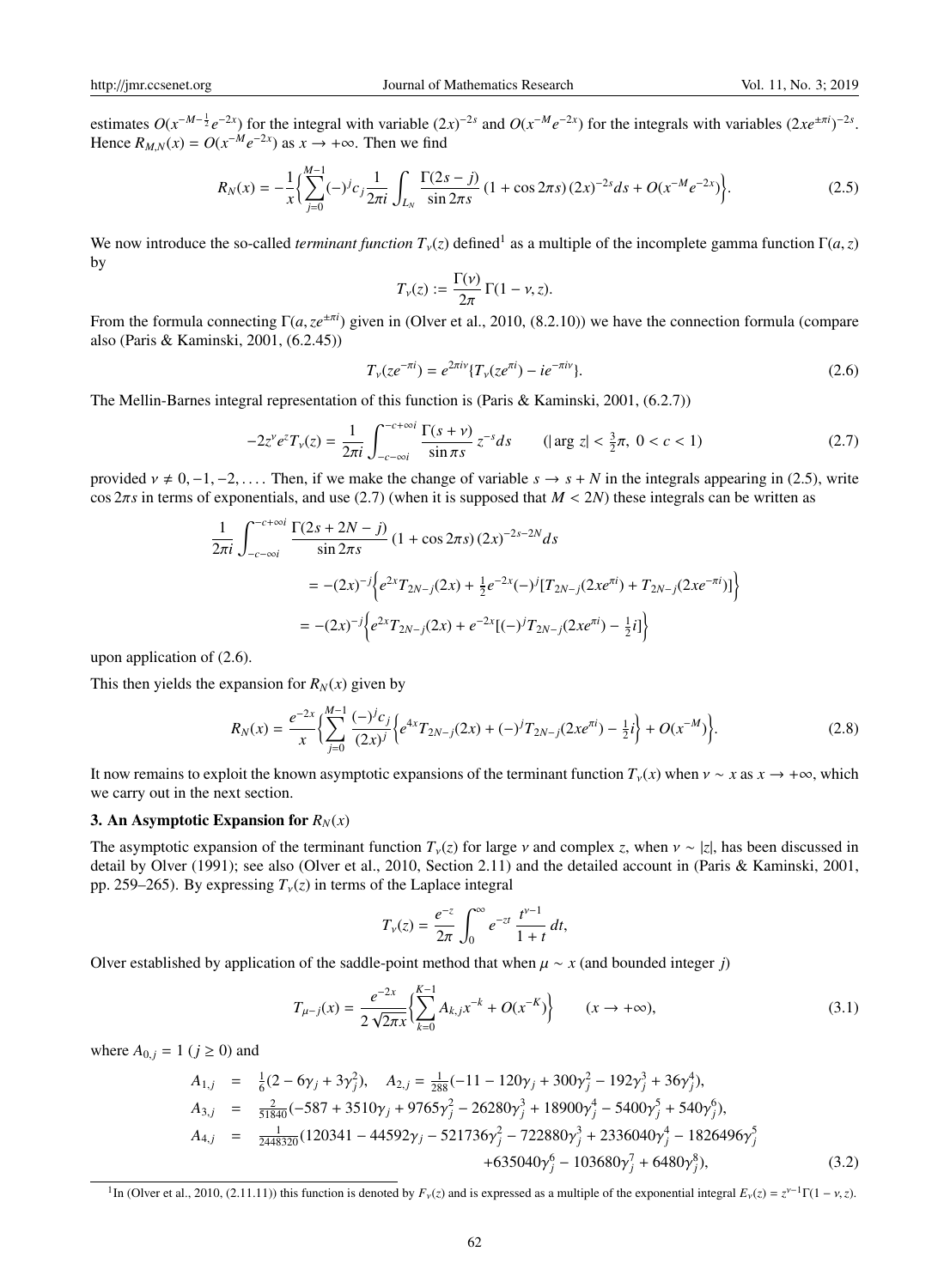with

$$
\gamma_j := \mu - x - j \qquad (0 \le j \le K - 1). \tag{3.3}
$$

On the negative real axis, where a saddle point and a simple pole become coincident in the above Laplace integral, we have the expansion

$$
T_{\mu-j}(xe^{\pi i}) = e^{-\pi i \mu}(-)^j \left\{ \frac{1}{2}i + \frac{1}{\sqrt{2\pi x}} \left( \sum_{k=0}^{K-1} (\frac{1}{2})_k G_{2k,j} (\frac{1}{2}x)^{-k} + O(x^{-K}) \right) \right\} \qquad (x \to +\infty),
$$
\n(3.4)

where the coefficients  $G_{k,j}$  result from the expansion

$$
\frac{\tau^{\gamma_j-1}}{1-\tau}\frac{d\tau}{dw} = -\frac{1}{w} + \sum_{k=0}^{\infty} G_{k,j} w^k, \qquad \frac{1}{2}w^2 = \tau - \log \tau - 1.
$$

The branch of  $w(\tau)$  is chosen such that  $w \sim \tau - 1$  as  $\tau \to 1$ . Upon reversion of the *w*- $\tau$  mapping to yield

$$
\tau = 1 + w + \frac{1}{3}w^2 + \frac{1}{36}w^3 - \frac{1}{270}w^4 + \frac{1}{4320}w^5 + \cdots,
$$

it is found with the help of *Mathematica* that the first five even-order coefficients  $G_{2k,j} \equiv 6^{-2k} \hat{G}_{2k,j}$  are

$$
\hat{G}_{0,j} = \frac{2}{3} - \gamma_j, \qquad \hat{G}_{2,j} = \frac{1}{15}(46 - 225\gamma_j + 270\gamma_j^2 - 90\gamma_j^3), \n\hat{G}_{4,j} = \frac{1}{70}(230 - 3969\gamma_j + 11340\gamma_j^2 - 11760\gamma_j^3 + 5040\gamma_j^4 - 756\gamma_j^5), \n\hat{G}_{6,j} = \frac{1}{350}(-3626 - 17781\gamma_j + 183330\gamma_j^2 - 397530\gamma_j^3 + 370440\gamma_j^4 - 170100\gamma_j^5 + 37800\gamma_j^6 - 3240\gamma_j^7), \n\hat{G}_{8,j} = \frac{1}{231000}(-4032746 + 43924815\gamma_j + 88280280\gamma_j^2 - 743046480\gamma_j^3 + 1353607200\gamma_j^4 - 1160830440\gamma_j^5 + 541870560\gamma_j^6 - 141134400\gamma_j^7 + 19245600\gamma_j^8 - 1069200\gamma_j^9).
$$
\n(3.5)

Substitution of the expansions (3.1) and (3.4) with  $\mu = 2N$  into  $R_N(x)$  in (2.8) then yields (where we put  $K = M$  for convenience)

$$
R_N(x) = \frac{e^{-2x}}{4\sqrt{\pi}x^{3/2}} \sum_{j=0}^{M-1} \frac{(-)^j c_j}{(2x)^j} \sum_{k=0}^{M-1} \frac{D_{k,j}}{(2x)^k} + O(x^{-M-1}e^{-2x})
$$

 $D_{k,j} := A_{k,j} + 2^{k+1}(\frac{1}{2})_k G_{2k,j}$  (3.6)

and, since the variables in the terminant functions in (2.8) involve  $2x = 2N$ , we have from (3.3) that  $\gamma_j = -j$ . Then we obtain the following theorem:

**Theorem 1.** Let M, N be positive integers and the variable x assume integer values. Then the remainder  $R_N(x)$  in the *optimally truncated asymptotic expansion for*  $I_0(x)K_0(x)$  *in* (2.1) when  $N = x$  has the expansion

$$
R_N(x) = \frac{e^{-2x}}{4\sqrt{\pi}x^{3/2}} \left\{ \sum_{j=0}^{M-1} B_j(2x)^{-j} + O(x^{-M+\frac{1}{2}}) \right\}
$$
(3.7)

*as x* →  $+\infty$ *. The coefficients B<sub><i>j*</sub> are defined by

for  $x \rightarrow +\infty$ , where

$$
B_j = \sum_{k=0}^{j} (-)^k c_k D_{j-k,k},
$$
\n(3.8)

*where the coefficients*  $c_k$  *and*  $D_{k,j}$  *are specified in (2.4) and (3.6). The quantities*  $A_{k,j}$  *<i>and*  $G_{2k,j}$  *appearing in (3.6) are defined in (3.2) and (3.5) with*  $\gamma_j = -j$ .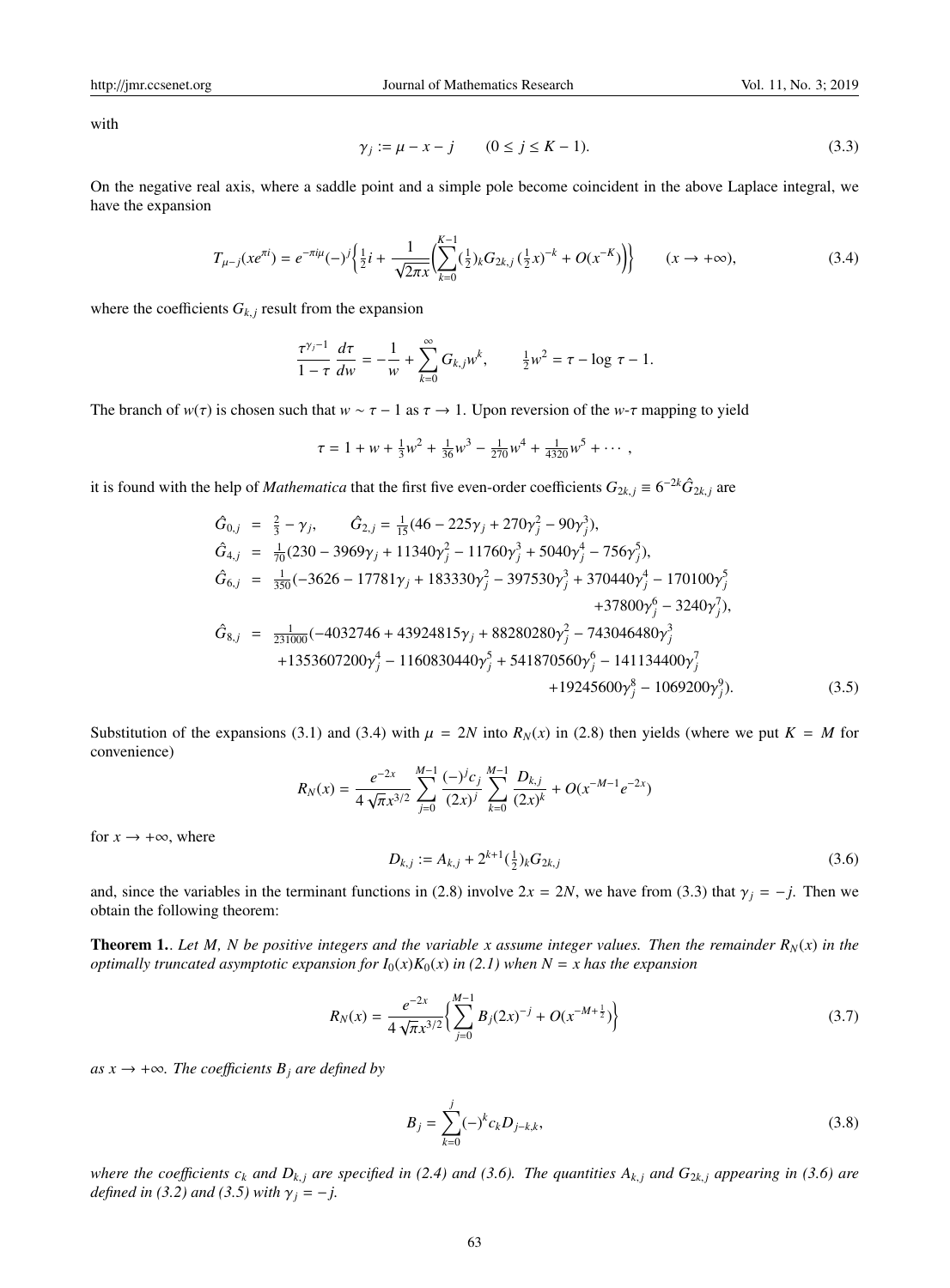Routine computations show that

$$
B_0 = \frac{7}{3}
$$
,  $B_1 = -\frac{449}{270}$ ,  $B_2 = \frac{55949}{3024}$ ,  $B_3 = -\frac{87499}{17010}$ ,  
 $B_4 = \frac{137885143760267}{7067908108800}$ .

This produces the expansion

$$
R_N(x) \sim \frac{7e^{-2x}}{12\sqrt{\pi}x^{3/2}} \left\{ 1 - \frac{449}{1260x} + \frac{55949}{282240x^2} - \frac{87499}{317520x^3} + \frac{137885143760267}{263868569395200x^4} + \cdots \right\}
$$
(3.9)

as  $x \to +\infty$ , which is the main result of the paper. In Table 1 we present values of the absolute relative error in the computation of the expansion for  $R_N(x)$  in (3.7) for different *x* and truncation index *M* compared with the exact evaluation from (2.1).

|  |  | Table 1. Values of the absolute relative error in the computation of $R_N(x)$ from (3.7) |  |  |  |  |  |  |  |  |  |
|--|--|------------------------------------------------------------------------------------------|--|--|--|--|--|--|--|--|--|
|--|--|------------------------------------------------------------------------------------------|--|--|--|--|--|--|--|--|--|

| M  | $x = 50$               | $x = 100$               | $x = 150$               |
|----|------------------------|-------------------------|-------------------------|
|    | $7.100 \times 10^{-3}$ | $3.557 \times 10^{-3}$  | $2.373 \times 10^{-3}$  |
| 2  | $7.772 \times 10^{-5}$ | $1.962 \times 10^{-5}$  | $8.750 \times 10^{-6}$  |
| 3  | $2.140 \times 10^{-6}$ | $2.714 \times 10^{-7}$  | $8.082 \times 10^{-8}$  |
| 4  | $8.065 \times 10^{-8}$ | $5.130 \times 10^{-9}$  | $1.020 \times 10^{-9}$  |
| .5 | $3.555 \times 10^{-9}$ | $1.137 \times 10^{-10}$ | $1.510 \times 10^{-11}$ |

#### 4. Concluding Remarks

In the Brent-McMillan algorithm we have, with  $N = x$ ,

$$
I_0(2x)K_0(2x) = \frac{1}{4x} \sum_{k=0}^{2N-1} \frac{((2k)!)^3}{(k!)^4 (16x)^{2k}} + R_{2N}(2x),
$$

where from (3.9)

$$
R_{2N}(2x) \sim \frac{7e^{-4x}}{24\sqrt{2\pi}x^{3/2}} \left\{ 1 - \frac{449}{2520x} + \frac{55949}{1128960x^2} - \frac{87499}{2540160x^3} + \frac{137885143760267}{4221897110323200x^4} + \cdots \right\}
$$
(4.1)

for  $x \to +\infty$ . From (1.4), the expansion of  $(I_0(2x))^2$  (upon neglecting the exponentially small contribution) is

$$
(I_0(2x))^2 \sim \frac{e^{4x}}{4\pi x} \Big\{ 1 + \frac{1}{8x} + \frac{5}{128x^2} + \frac{21}{1024x^3} + \frac{507}{32768x^4} + \cdots \Big\} \qquad (x \to +\infty).
$$

Then, from (4.1), we obtain

**Theorem 2..** *The error resulting from*  $K_0(2x)/I_0(2x)$  *in the Brent-McMillan algorithm in (1.1) at optimal truncation has the expansion*

$$
\frac{R_{2N}(2x)}{(I_0(2x))^2} = \frac{7\sqrt{2\pi}e^{-8x}}{12x^{1/2}} \left\{ 1 - \frac{191}{630x} + \frac{18211}{376320x^2} - \frac{799201}{16257024x^3} + \frac{116774621369177}{4221897110323200x^4} + \cdots \right\}
$$
(4.2)

 $as x \rightarrow +\infty$ *.* 

Demailly (2017) defined his remainder function  $\Delta(x)$  using the optimal truncation index  $k = 2N$ , instead of  $k = 2N - 1$ , and wrote 2*N*

$$
\Delta(x) := I_0(2x)K_0(2x) - \frac{1}{4x} \sum_{k=0}^{2N} \frac{((2k)!)^3}{(k!)^4 (16x)^{2k}} \qquad (N = x).
$$

The connection with our  $R_{2N}(2x)$  is consequently given by

$$
\Delta(x) = R_{2N}(2x) - \frac{1}{4x} \frac{((4x)!)^3}{((2x)!)^4 (16x)^{4x}}.
$$
\n(4.3)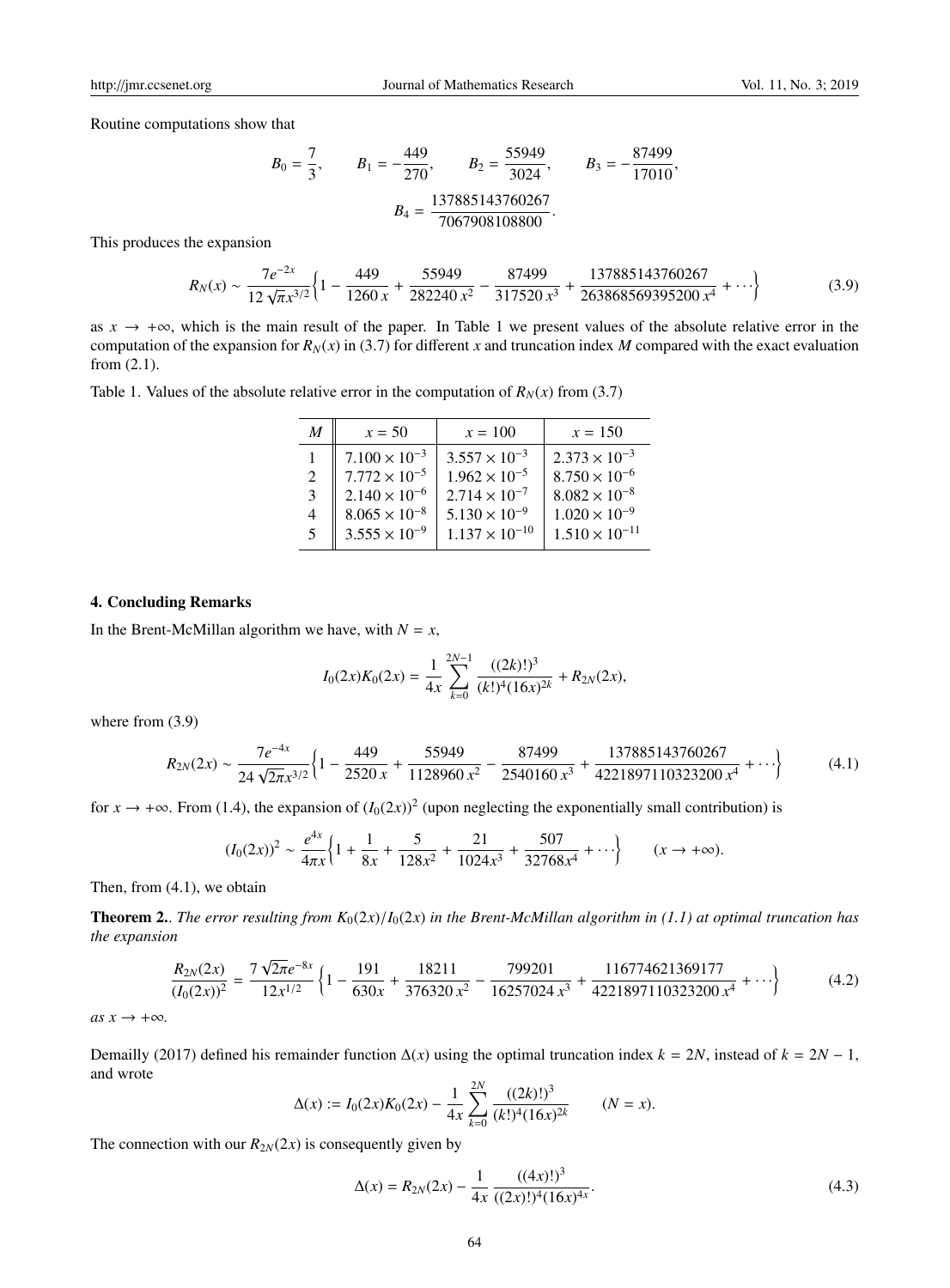The expansion of the second term in (4.3) can be obtained by application of Stirling's formula (see (A.3) with  $s = 2x$ ) to yield

$$
\Delta(x) \sim -\frac{5e^{-4x}}{24\sqrt{2\pi}x^{3/2}} \left\{ 1 - \frac{1}{1800x} - \frac{45449}{806400x^2} + \frac{294911}{5806080x^3} + \cdots \right\}
$$

as  $x \to +\infty$ . It is clear that the error estimate in (1.3) considerably overestimates the first-order correction to  $\Delta(x)$  in the limit  $x \rightarrow +\infty$ .

#### Appendix: Determination of the coefficients  $c_j$  in the expansion (2.3)

Use of the duplication formula  $\Gamma(2s) = \pi^{-1/2} 2^{2s-1} \Gamma(s) \Gamma(s + \frac{1}{2})$  shows that the inverse factorial expansion (2.3) can be written as

$$
\frac{2^{2s}}{2\sqrt{\pi}}\frac{\Gamma^3(s+\frac{1}{2})}{\Gamma(s+1)\Gamma(2s)} = \frac{1}{s}\left(\frac{\Gamma(s+\frac{1}{2})}{\Gamma(s)}\right)^2 = \sum_{j=0}^{M-1} \frac{c_j}{(1-2s)_j} + \frac{(-)^M \rho_M(s)}{(1-2s)_M}.
$$
(A.1)

From (Olver et al., 2010, (5.11.13)), we have

$$
\frac{\Gamma(s+\frac{1}{2})}{\Gamma(s)} = s^{1/2} \Biggl\{ 1 - \frac{1}{8s} + \frac{1}{128s^2} + \frac{5}{1024s^3} - \frac{21}{32768s^4} - \frac{399}{262144s^5} + \cdots \Biggr\} \qquad (s \to +\infty),
$$

whence

$$
\frac{1}{s} \left( \frac{\Gamma(s + \frac{1}{2})}{\Gamma(s)} \right)^2 = 1 - \frac{1}{4s} + \frac{1}{32s^2} + \frac{1}{128s^3} - \frac{5}{2048s^4} - \frac{23}{8192s^5} + \cdots
$$
\n
$$
= c_0 - \frac{c_1}{2s} + (c_2 - c_1) \frac{1}{4s^2} + (-c_1 + 3c_2 - c_3) \frac{1}{8s^3} + (-c_1 + 7c_2 - 6c_3 + c_4) \frac{1}{16s^4} + (-c_1 + 15c_2 - 25c_3 + 10c_4 - c_5) \frac{1}{32s^5} + \cdots
$$
\n(A.2)

upon expansion of the right-hand side of (A.1) in inverse powers of *s*. Comparison of the coefficients of corresponding powers of *s* then yields the values

$$
c_0 = 1
$$
,  $c_1 = \frac{1}{2}$ ,  $c_2 = \frac{5}{8}$ ,  $c_3 = \frac{21}{16}$ ,  $c_4 = \frac{507}{128}$ ,  $c_5 = \frac{4035}{256}$ .

We can make use of (A.2) and the duplication formula to obtain the expansion of the quantity required in Section 4

$$
\frac{1}{2s} \frac{((2s)!)^3}{(s!)^4 (8s)^{2s}} = \frac{\Gamma^3 (s + \frac{1}{2})}{2\pi^{3/2} \Gamma(s + 1) s^{2s+1}} = \frac{\Gamma(2s)}{\pi s (2s)^{2s}} \frac{1}{s} \left( \frac{\Gamma(s + \frac{1}{2})}{\Gamma(s)} \right)^2
$$

$$
= \frac{\Gamma(2s)}{\pi s (2s)^{2s}} \left\{ 1 - \frac{1}{4s} + \frac{1}{32s^2} + \frac{1}{128s^3} - \frac{5}{2048s^4} - \frac{23}{8192s^5} + \cdots \right\}.
$$

Use of the well-known expansion (Olver et al., 2010, (5.11.3))

$$
\Gamma(z) = \sqrt{2\pi} z^{z-\frac{1}{2}} e^{-z} \left\{ 1 + \frac{1}{12z} + \frac{1}{288z^2} - \frac{139}{51840z^3} + \cdots \right\} \qquad (z \to +\infty)
$$

then shows that

$$
\frac{1}{2s} \frac{((2s)!)^3}{(s!)^4 (8s)^{2s}} = \frac{e^{-2s}}{\sqrt{\pi} s^{3/2}} \left\{ 1 - \frac{5}{24s} + \frac{25}{1152s^2} + \frac{3551}{414720s^3} + O(s^{-4}) \right\}
$$
(A.3)

as  $s \rightarrow +\infty$ .

#### References

- Berry, M. V. (1991). Asymptotics, superasymptotics, hyperasymptotics, ... in *Asymptotics Beyond All Orders* (ed. H. Segur, H. Tanveer and H. Levine), pp. 1–14, Plenum Press, New York.
- Brent, R. P., & McMillan, E. M. (1980). Some new algorithms for high-precision computation of Euler's constant, *Math. Comp., 34*, 305-312. https://doi.org/10.1007/978-1-4757-2736-4 50
- Brent, R. P., & Johansson, F. (2015). A bound for the error term in the Brent-McMillan algorithm, *Math. Comp., 84*, 2351-2359. https://doi.org/10.1090/S0025-5718-2015-02931-7
- Demailly, J. P. (2017). Precise error estimate of the Brent-McMillan algorithm for Euler's constant, *Moscow J. Combinatorics Number Theory, 7*, 271-306.